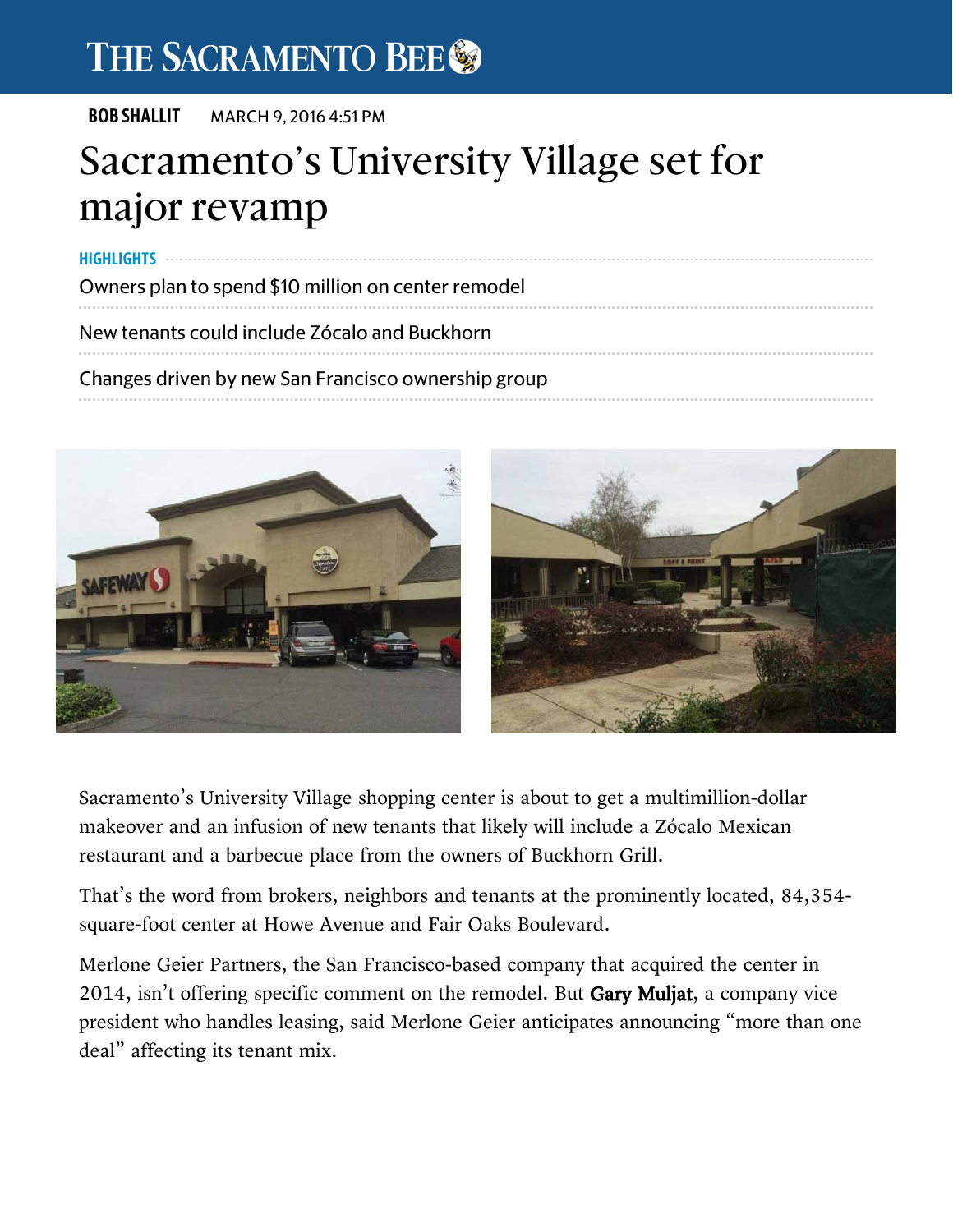

The Sacramento Bee

One of those deals is likely to involve Zócalo, the restaurant business owned by Sacramentans Ernesto **Jimenez** and **Jimmy Johnson**, according to local brokers. Zócalo is expected take over the space formerly occupied by Chinese restaurant Eastern Empire along with adjacent square footage.

Jimenez and Johnson have declined comment, saying they have not yet completed a lease deal.

Another new tenant will probably be Buckhorn BBQ, a new bar and dining concept from the owners of the Buckhorn Grill chain.

Tom McLaughlin, Buckhorn's regional operations manager, said Wednesday his company is "99 percent there" toward signing a lease for a 3,400 square-foot space at the center's southern edge that will be vacated next year by CVS Pharmacy.

"We're really impressed with all the amenities they're adding," McLaughlin said of Merlone Geier's renovation plans. "They're trying to make it a destination location instead of a run-of-the-mill center."

 $2014$  , is not on the remodel. But Gary Multiple comment on the remodel. But Gary Multiple company vice  $\alpha$ 

The overall remodel will cost about \$10 million and will include installing new facades on all buildings, creating new walkways and upgrading the courtyard that sits behind the Eastern Empire location, said Jon Gianulias, a principal with the Core Commercial real estate investments and leasing company that has its offices within University Village.

"It's going from a pretty outdated center (to one that's) A-plus," he said.

The revamped patio – with water features and new lighting – will have individual spaces for Capitol Beer and Tap Room and Tokyo Fro's sushi restaurant, both of which face onto the courtyard, as well as for Zócalo, along with a common area.